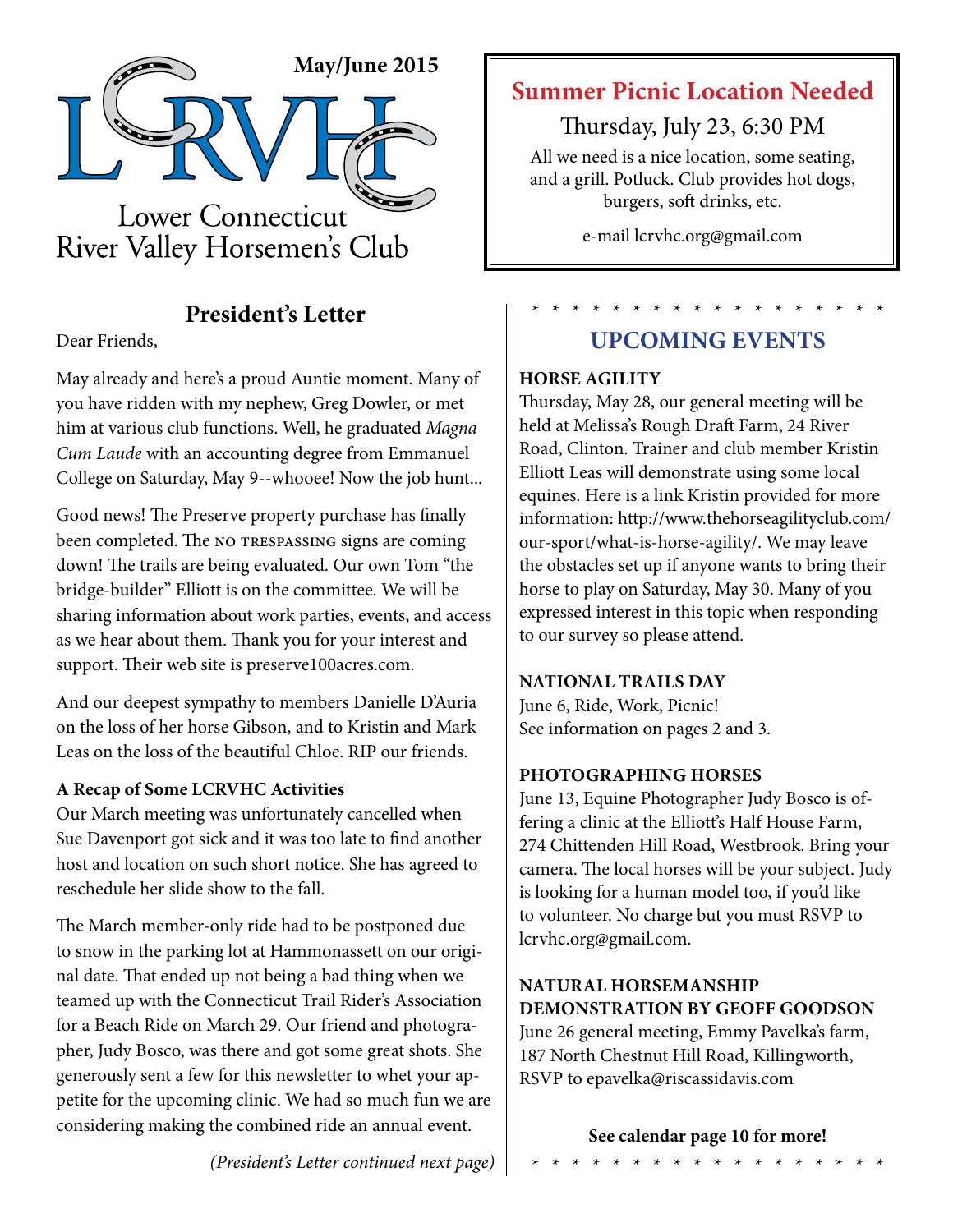**If there is a topic you would like to learn about, if you have a skill to share, or if you have any other ideas or thoughts about what activities the club can do e-mail your ideas to lcrvhc.org@gmail.com. This club is what you make it so participate!** 

**\* \* \* \* \* \* \* \* \***

**Please remember when riding at Hammonassett, Bluff Point, Chatfield Hollow, and other State Parks: These parks are busy and get a lot of non-horse-friendly use. Be considerate. Pass walkers slowly and respectfully. Don't ride where you see no animals or no horses signs posted. The boardwalks on the Shoreline Greenway Trail in Hammonassett, for example, are not horse safe. No horses on the beach from April 1 to November 1. Horses are not allowed on the beach or in the picnic area at Chatfield Pond. PLEASE remove your manure from roads, trails, and beaches in State Parks. We want to keep these areas open to equestrians! On high-use trails in the state forest, please dismount and kick/scatter manure off the trail so the kids don't walk in it and track it into Mom's SUV!**

**\* \* \* \* \* \* \* \* \***

#### *(President's Letter continued)*

The April 12 Member Only Ride started at Pattaconk Reservoir in Chester. We rode north on the Quinimay Trail then came back by road. We noticed several missing or damaged markers so Chuck Sharples and I went back out May 1 (with Ben Wilke) and replaced and remarked from the parking area to Beaver Meadow and back.

Wanda Torres from Adopt a Trail brought an enthusiastic presence to the April meeting at the fire house. She told us about the program (I was surprised to hear that it's only two years old) and how happy she is to have the club "officially" adopt Weber Woods and the Quinimay Trail. If you signed up for a badge and didn't make it to the meeting, I will have them at the May meeting. If you haven't signed up and want to we can add club members at any time. Let me or Chuck know. Wanda will be at Weber Woods for National Trails Day and is eager to meet everyone!!!

On May 2 I double-dipped. There was a jump building/repair party going on at Kristin and Mark's but I sent Chad in my place and groomed for Lynda at the Bishop's Donkey and Mule Festival. It was a lot of fun.

And on Mother's Day nine of us rode at Bluff Point State Park. We welcomed new members Pat Pleines and Cheryl Kosky with their horses Skippy and Gypsy. (Gypsy will be living at Gloria and Tom Elliott's Half House Farm). We rode over to Haley Farm first and then did the loop at Bluff Point. Homes was happy to see all the kids.

I hope to see you soon. Melissa

# **JOIN US FOR NATIONAL TRAILS DAY!**

For the 9th consecutive year, LCRVHC and BPC are partnering with NEMBA and CFPA to conduct a trail maintenance project as part of Connecticut Trails Day Weekend. On Saturday, June 6, we will be blazing and marking a series of trails in Weber Woods, including the Quinimay Trail and the Cowgirl Trail. Please join us! We will work for about three hours and finish with a pot luck picnic lunch. LCRVHC will provide hot dogs and water. Bring a dish to share. Children and leashed dogs are welcomed. Please see flyer for more details and registration information. (Please print flyers and post to spread the word!)

LCRVHC will once again be hosting a trail ride in conjunction with Trails Day as well. Riders will also head out from the Weber Woods parking lot (or another location, depending on number of trailers)and will return in time to join the work party for lunch. The ride will be led by members Pat Cameron or Haley Williams and is approximately 8 miles over moderate terrain. Hoof protection is recommended as some areas are rocky. For more details and to register contact Pam (860) 345-4663, pc.services@comcast.net.

Get an embroidered patch for participating!: http://www.ctwoodlands.org/ct-trailsweekend/all-you-have-do-participate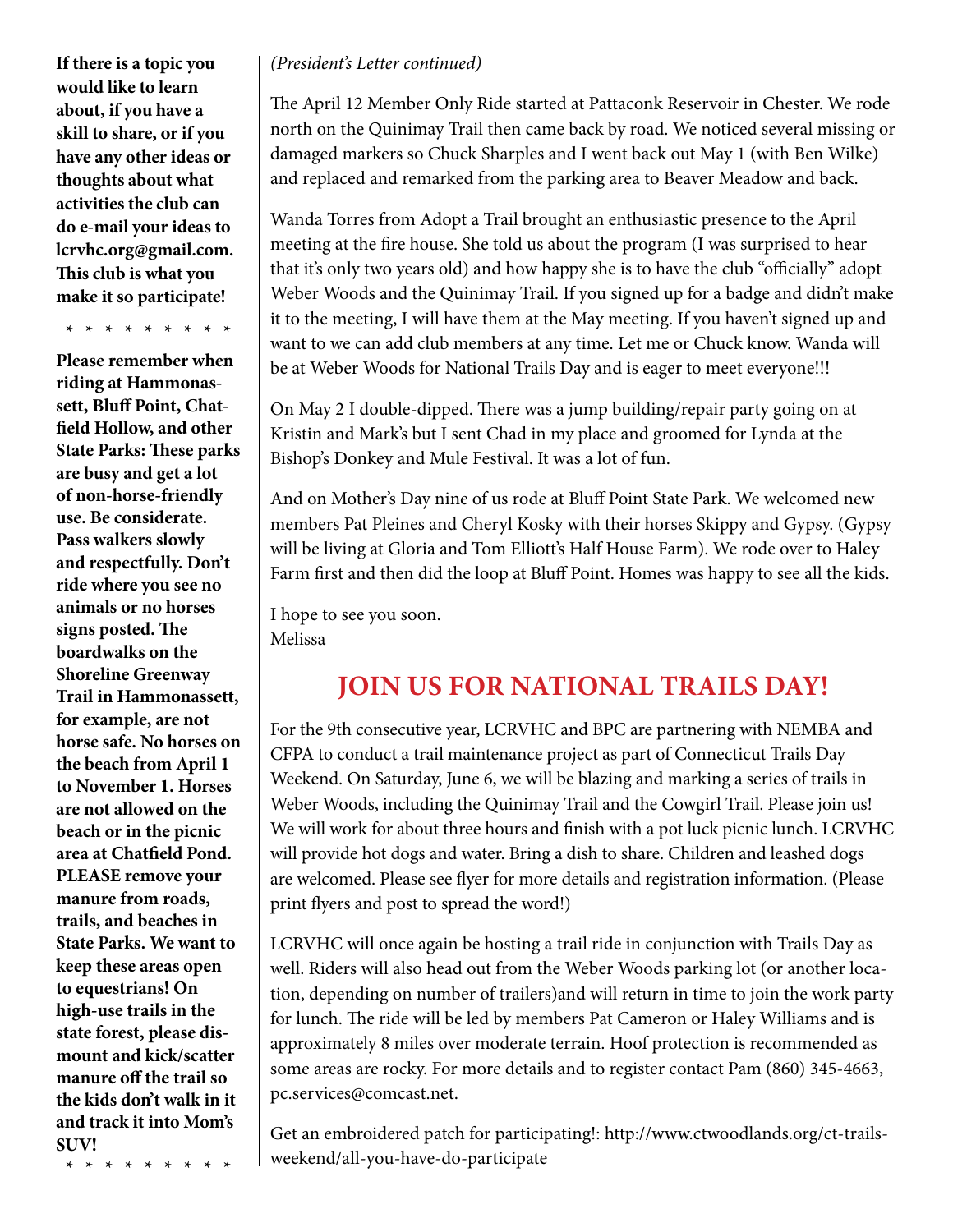# **NATIONAL TRAILS DAY®**



# **SATURDAY, JUNE 6, 2015**

Join us for the 9th annual "combined arms"

# **Trail Maintenance Event**

# **9:00 a.m. to 1:00 p.m., Cockaponset State Forest, Westbrook, CT**

Join members of the BPC, CFPA, LCRVHC and NEMBA for a trail maintenance event in Weber Woods as we work to improve the forest trails for all users. This year's project will focus on blazing (marking) several of the most frequently used trails. Paint and brushes will be provided. Bring a bow saw or loppers and gloves if you would also like to do some light pruning as you move down the trail (optional). Dress for a day in the woods and bring water, a snack, sun screen and bug spray.

Pot-luck cookout lunch, with hot dogs supplied by LCRVHC, at noon. Bring a side dish or dessert!

#### **Pre-registration is recommended.**

To register: contact Chuck Sharples at contactus@bpconservancy.org or 860-663-8099

*Park in the Weber Woods parking lot, southbound side of Route 145, just before Messerschmidt Pond.*

Heavy rain postpones to Sunday, June 7, 9:00 a.m. Please monitor the CFPA Facebook page (facebook.com/CTForestandParkAssociation) for updates.

#### **Sponsored By:**





**bpconservancy.org ctwoodlands.org lcrvhc.org nemba.org**





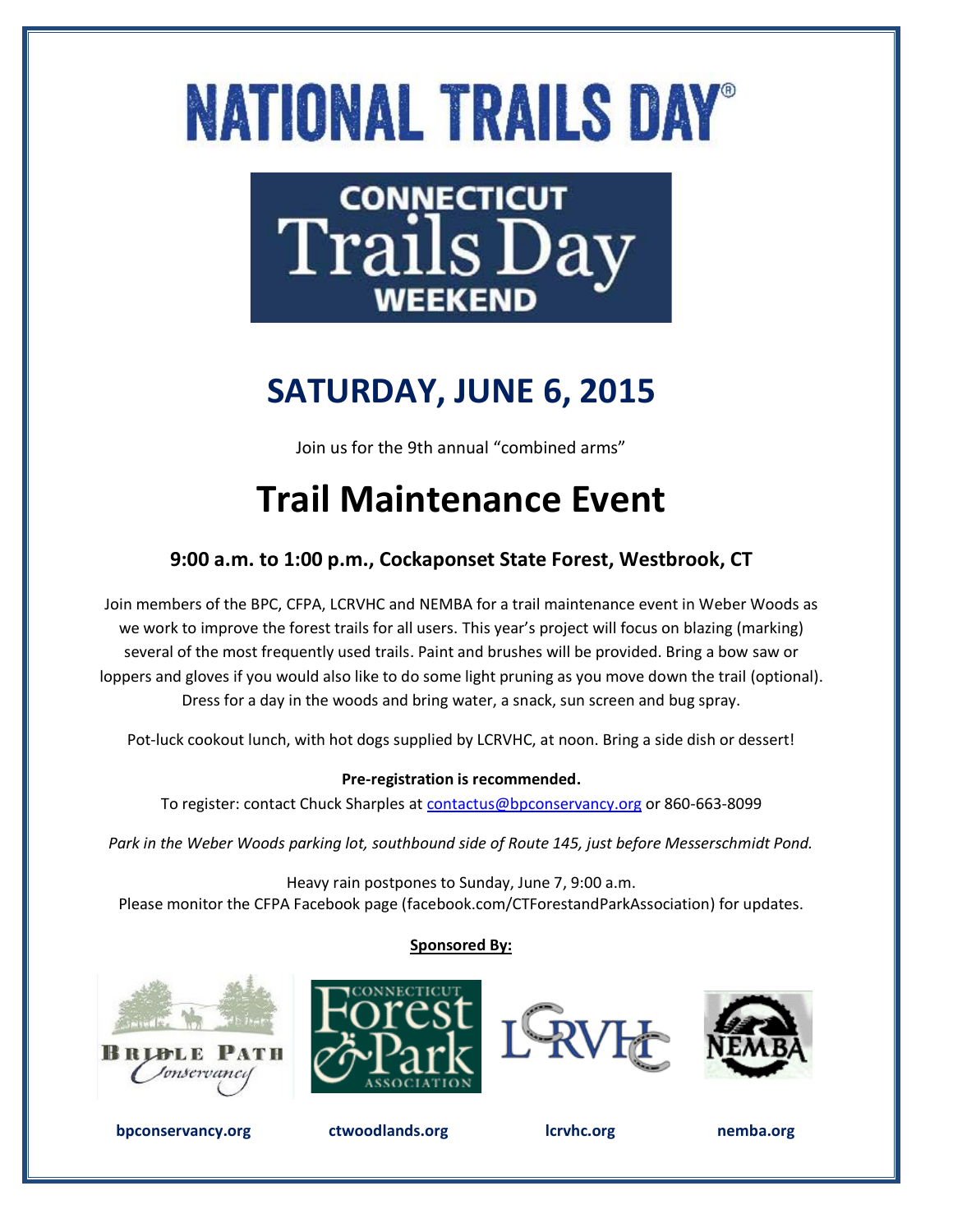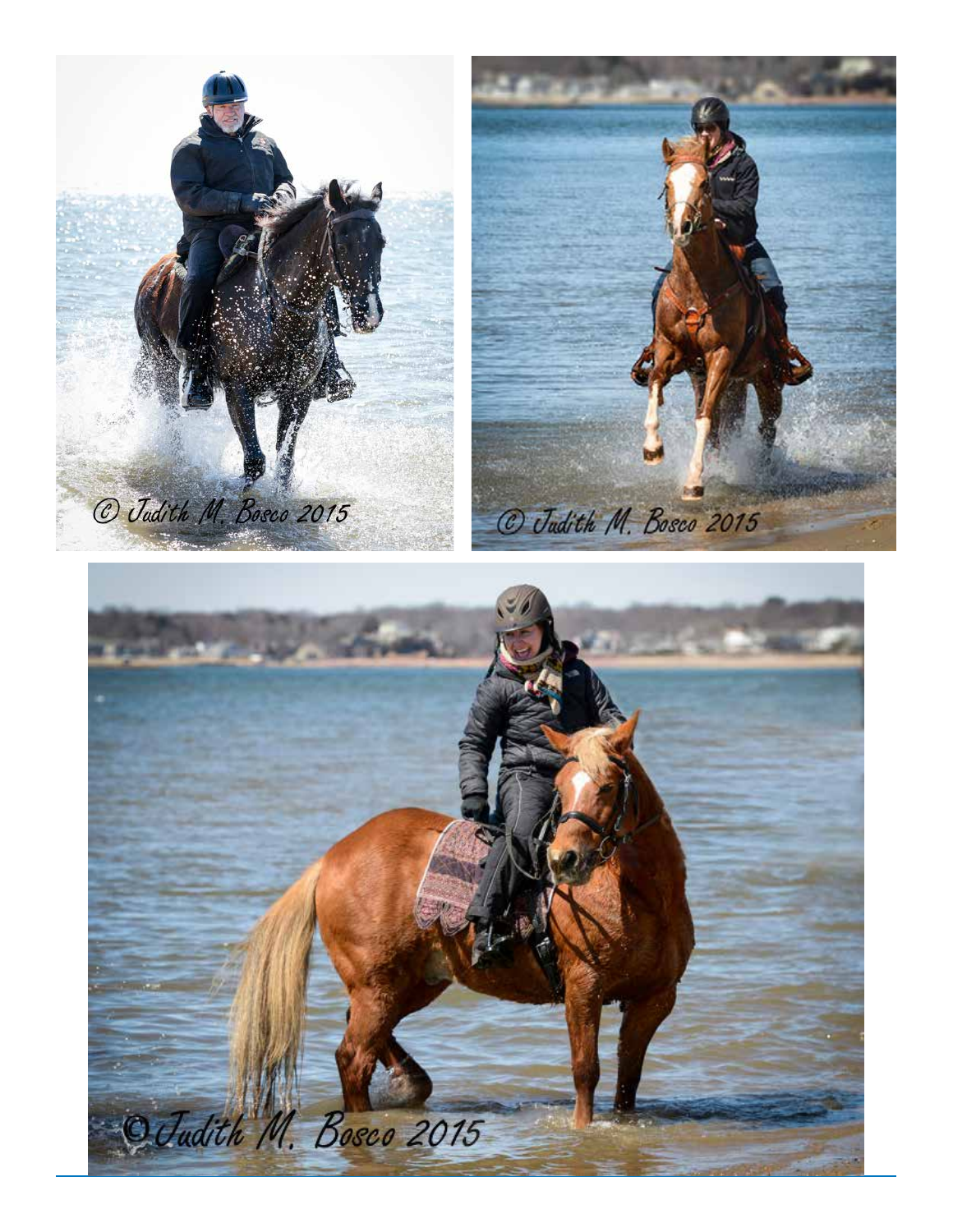

Fun at Hammonassett! For more photos check out www.judybosco.smugmug.com



Chad Davenport and Mark Leas building cross-country jumps to use for the LCRVHC Hunter Pace

### **NEW LOCAL INTERNET RADIO STATION ON AIR THIS MONTH**

On Friday, May 15, The Lower Connecticut River Valley will be getting its very own Internet radio station! iCRV, based out of Chester, will feature live programming and music focused on the livelihoods and lifestyles of residents of this 19-town region. In addition to on-air segments, iCRV will offer a content-rich website and calendar of events.

Club member Pat Bandzes has helped to broker an introductory conversation to explore how the LCRVHC and the BPC might partner with iCRV - which could include supplying them with content for their on-air and web segments about local trails, equine activities, etc. and using their platforms to promote our activities which are open to the public. Their focus is on storytelling and our groups certainly have plenty of those!

Stay tuned for more details in future newsletters, and tune to iCRV at http://www.icrvradio.com beginning May 15!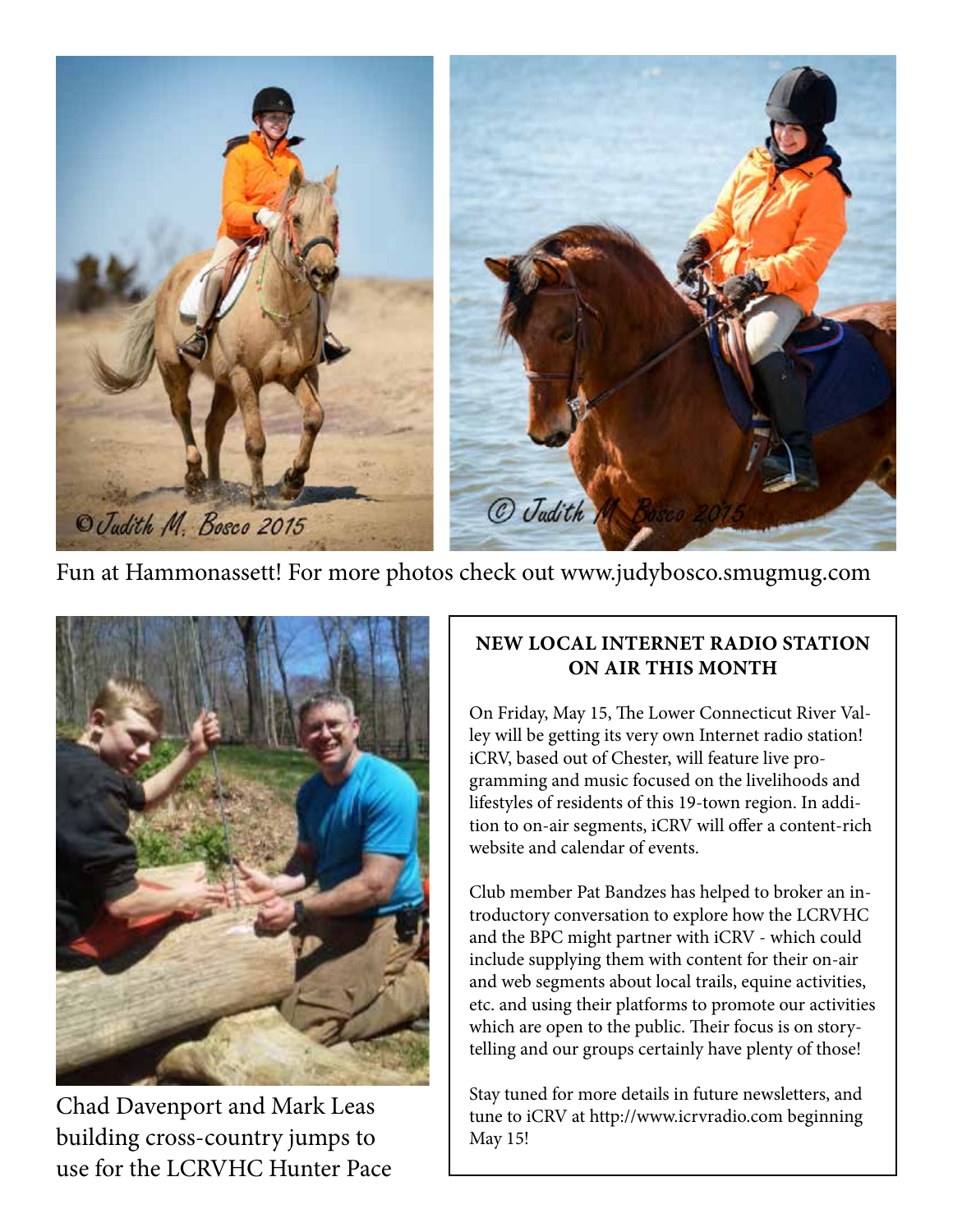#### **BPC/LCRVHC Combined Board of Directors Meeting Minutes**

March 12, 2015

In attendance: Kristin Elliott Leas (host), Chuck Sharples, Tom Elliott, Dave Beaudette, Marlisa Simonson, Melissa Evarts, Alyce Mallek, Rebecca Ziobron, Emma Saunders-potential LCRVHC board member

*Meeting called to order at 7:45 p.m.* 

#### **BPC Portion:**

- · Westbrook Land Trust: Tom Elliott
	- o Tom handed out map showing location of The Preserve and egress that connects to Westbrook Land Trust parcel and then on to proposed acquisition of Toby Hill Chase
	- o Town interested in east-west corridor that could connect to Russo & Miele properties
	- o Old Saybrook selectmen appointing committee to do interim management of The Preserve. Access off Ingham Hill Road. Mark that trails are temporarily closed until management plan in place  $(\sim 1 \text{ year})$ . Received \$200K from Trust for Public Land for trail establishment. Need signage for "no motorized vehicles"
	- o Tom promoting usage of term "multi-use trail" anytime someone talking about trails in The Preserve. A few trails in there are spurs and suitable only for walking.
	- o McKinney wildlife refuge contact, Tom O'Dell and Westbrook first selectmen are coordinating an open space management study
- · Quinimay Trail North: Chuck Sharples
	- o Bill Cowan, Haddam Land Trust OK with us running the Quinimay through their land as long as we maintain it. Trails already exist
	- o Melissa Schlag, Haddam First Selectman OK with us running the Quinimay through town property. Willing to help us navigate use of fire department property
		- She will coordinate getting a photographer and local news writer to provide some coverage once work getting done
		- Need to identify a group of volunteers to help steward that section of the Quinimay
		- She is willing to help with work parties in that area and may bring others as well
	- $\circ$  Only problem may be getting a deed for an easement to the private Norton property a critical link to the Valley Shore rail trail along the Connecticut River
- **7** Rail Corridor Study
	- o Chuck handed out announcement of stakeholders workshop in Middletown on March 17. Chuck will be attending and welcomes anyone interested to join him
- **CT** Trails Day
	- o Tom suggested we preview the trails and tape around trees that have been removed and where new blazes are needed
	- o Are six colors of trails. Alex has all of the colors except green.
	- o Rob will cover the green paint and brushes
- $\Box$  Cowgirl Trail
	- o Alex has provided New Trail Request form; Kristin to work with Chuck to complete and submit
	- o Make sure we are clear it's an existing trail
	- o He has verbally approved allowing us to mark it
	- o Color will be purple
- $\Box$  Alex
	- o Request for three projects approved and money has been made available
		- Group agreed to have material delivered. Dave volunteered to house it on his property.
		- Suggest setting up work parties once material has been received and we know where we want to put it
	- o Quinimay Trail markers keep disappearing. Can we make a new trail marker that's a brighter color?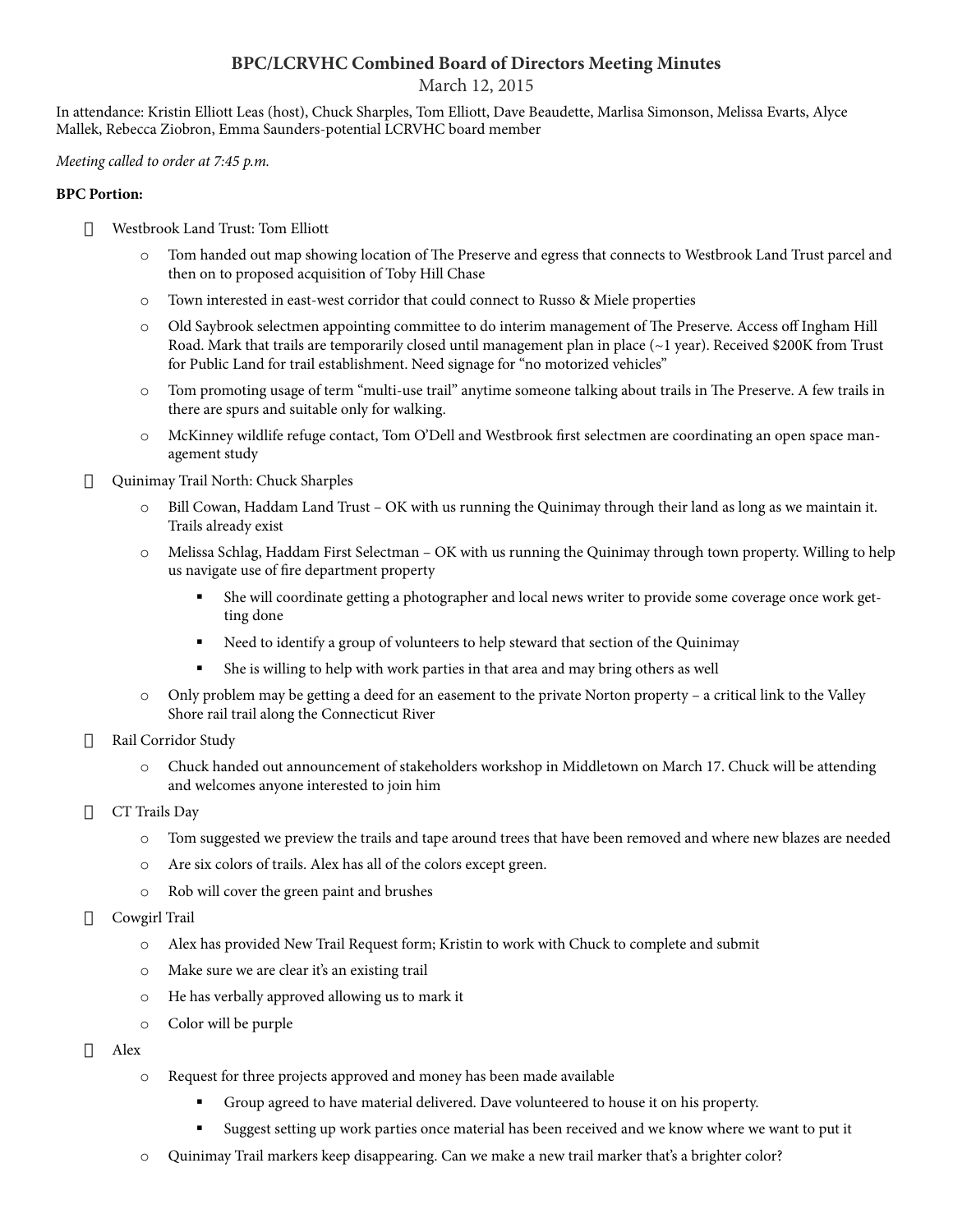- Alex wants to know if they are going missing for vandalism or for souvenirs? We suspect a bit of both
- Melissa reminded us that Quinimay hadn't traditionally had its own color because the trail was designed to string several previously marked trails together
- Kristin suggested we intentionally put up, with longer nails, then plan B is to paint if markers continue to disappear after that
- **1** Adopt a Park
	- o Wanda Torres is confirmed for attendance at April LCRVHC meeting
	- o Melissa Evarts gathering list of names of volunteers
- $\Box$  CFPA would be interested in muck truck if we'd like to donate it to them. Unanimous affirmative vote by BPC members. Rob will pick up from Melissa.

#### **LCRHVC portion:**

#### Membership Update

 $\Box$  31 Renewals and 5 new individual members

#### Survey

- **1** Robust response
- · 100% joined because they wanted to meet and socialize with other horse people. Many interested in MO rides.
- $\Box$  Dave mentioned "Membership Excitement" project with the Lions. He will see if he can learn anything that might be relevant to our needs
- · Almost all have a FB account but aren't heavy users

#### Programs

- · May 3 walk to Collier's Chimney via Weber Woods coordinated by Westbrook Land Trust
- $\Box$  Horse agility for May meeting. Lots of interest in that.
	- o Weave poles/cones
	- o Hoops that can be broken away
	- o Flag with tape hanging down
	- o Teeter totter
- $\Box$  Judy Bosco hosted by Tom/Gloria. Saturday morning for best light. June 13 or 20?
- $\Box$  Continue with regular monthly meetings

#### Member Only Rides location ideas

- $\Box$  Parmalee Farm
- · Miller's Pond (Durham). Parking lot will hold up to maybe 4 trailers.

#### Jump building

- $\Box$  Kristin wants to build some portable jumps. Has most of the material at her house already
- <sup>1</sup> Have already done a project at Lord Creek
- $\Box$  Only place can jump for hunter pace is on Elliott property
- $\Box$  May 2 work party (weather date May 3), 9am
- **Dave suggested Simpson ties**

#### Potential board members

- · At the meeting, Emma Saunders agreed to serve in Sue Davenport's vacated board seat until the November, 2015 meeting and permanent elections
- CT Draft Horse Rescue Fundraiser and Gelding Clinic Marlisa to post on BPC FB

#### *Meeting adjourned at 8:50 p.m.*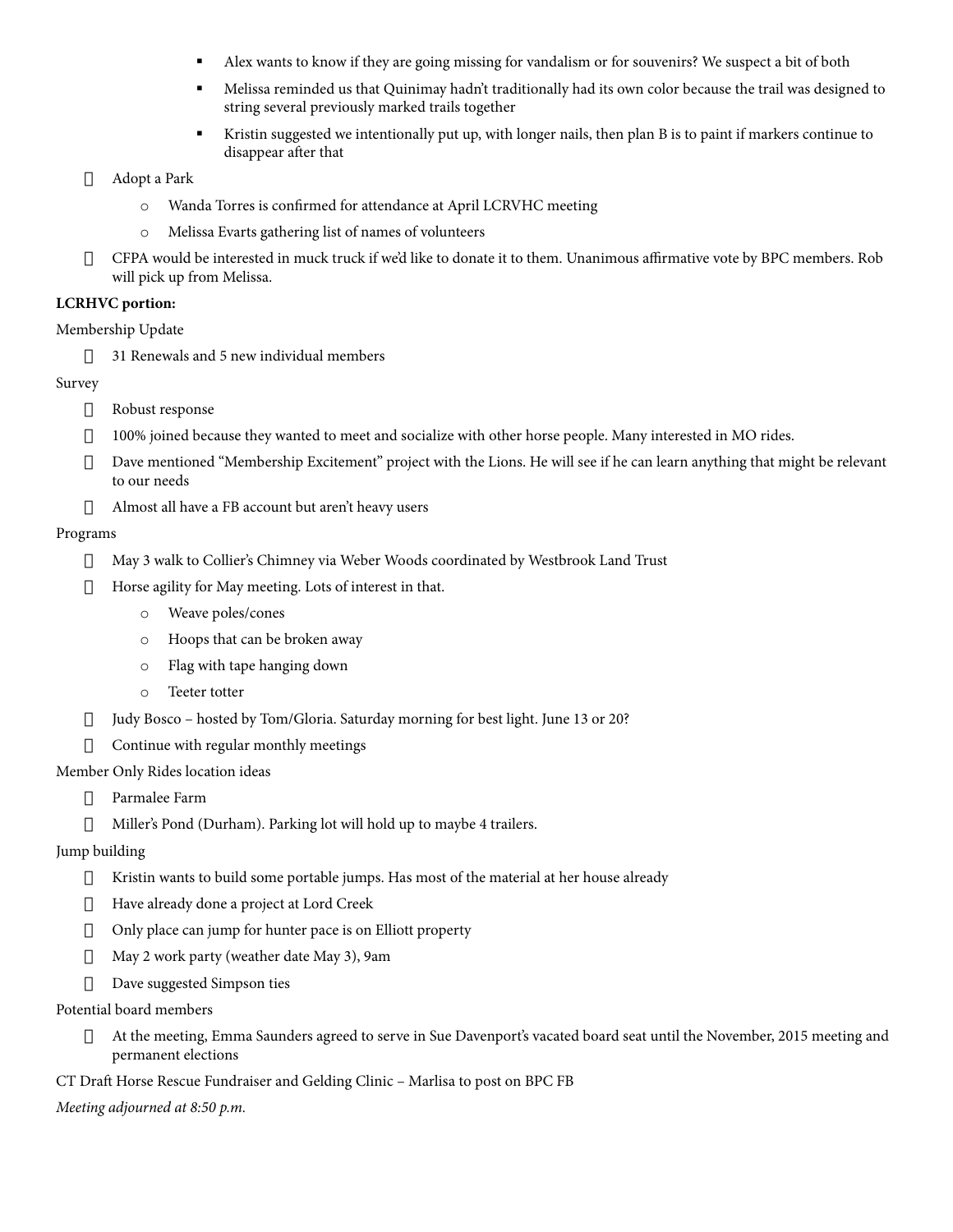

# **SUPPORT THE BPC WHILE SHOPPING ONLINE!**

The Bridle Path Conservancy is a receiving charity of Amazon Smile, Goodsearch, Goodshop and iGive. For every purchase you make through one of these sites with a participating online retailer, a percentage of your purchase will be donated to the BPC.

#### **Here's how it works:**

# amazonsmile

If you shop at Amazon.com:

- Instead of logging into the regular Amazon.com site, go to http://smile.amazon.com/ch/20-1894760
- Click the "Start Shopping" button and log in with your Amazon username and password.
- Shop and purchase as you would normally. Amazon will donate 0.5% of the price of your eligible AmazonSmile purchases to the BPC as long as you log in through the URL above (note: you can increase the donation to 1.5% by shopping Amazon via Goodshop or iGive – see below).

### **@goodsearch**

#### If you do a lot of web searching:

- Go to http://www.goodsearch.com or visit their FAQ to set Goodsearch as your home page.
- The first time you visit Goodsearch, click the "Get Started" button, then search for "Bridle Path Conservancy." Click on the BPC listing and then create a login or login with Facebook.
- As long as you stay logged in, each time you search the web though Goodsearch a one-cent donation is made to the BPC.

# **igoodshop** iGive.com

If you stop online at individual retail sites (see over for examples):

- Before visiting your favorite online shopping site, go to http://www.goodsearch.com/goodshop or http://www.igive.com (the sites are different but function the same).
- The first time you visit either site, you will be asked to create a login and select a cause (please search for "Bridle Path Conservancy") (note: if you have already created a login for Goodsearch, you do not need to create a separate one for Goodshop).
- Search for the name of the online merchant you want, and Goodshop or iGive will redirect you to continue your shopping session, donating a percentage of your total purchase to the BPC.

*Note: these sites may have an app, browser button or other tool; please see their web sites for details.*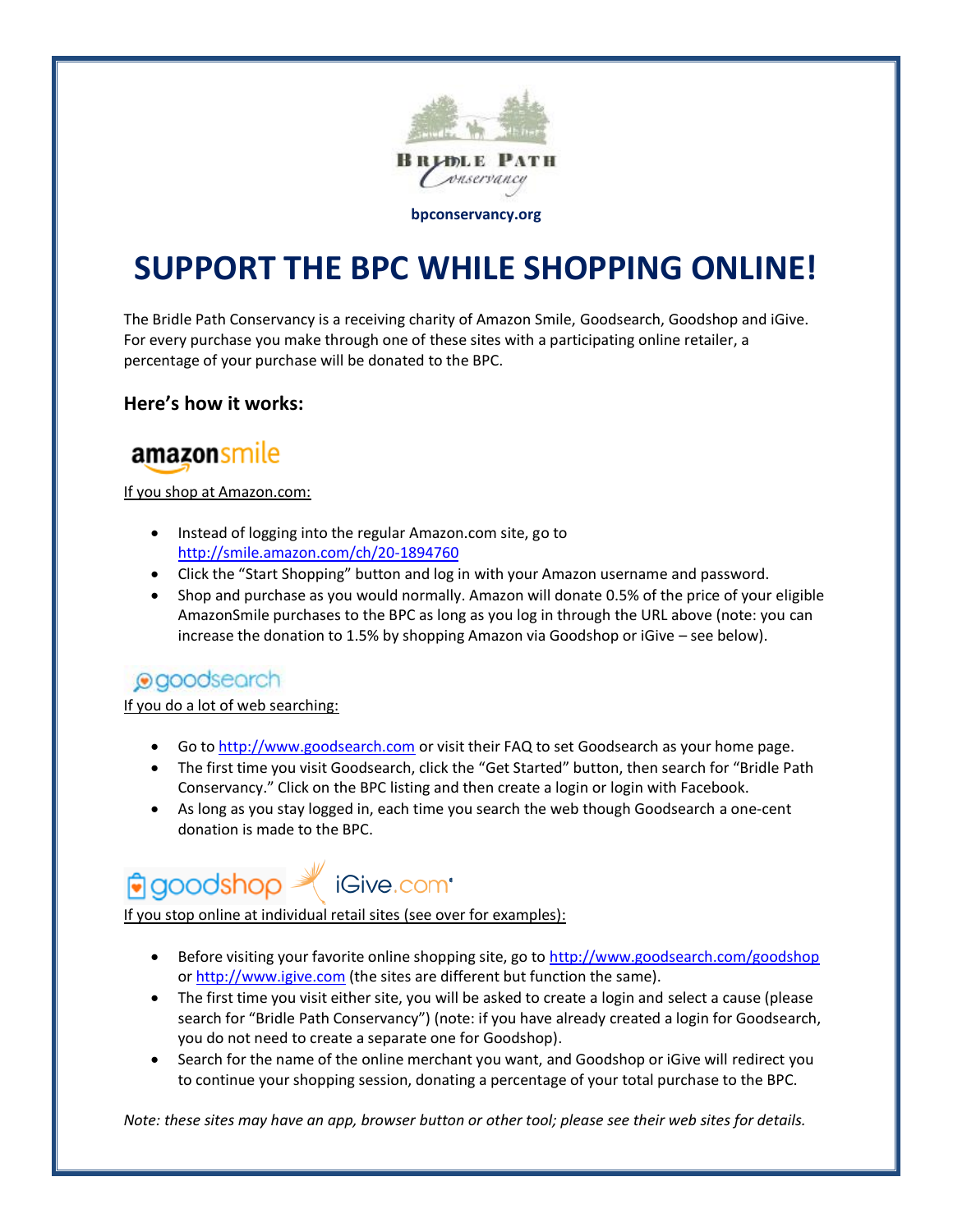#### SAMPLE ONLINE RETAILERS WHO PARTICIPATE VIA GOODSHOP AND/OR IGIVE:



#### **Categories of sites available:**

Beauty, Health & Fitness

Beauty Sports & Outdoors Health & Fitness

**Books & Magazines** 

Books & Media Magazines & Newspapers

Clothing & Accessories

Women's Clothing Men's Clothing Kids' Clothing Shoes Accessories Jewelry & Watches **Department Stores** Luggage Clothing - Athletic & Sportswear Clothing - Intimate Clothing - Plus Size<br>Clothing - Uniforms

#### **Computers & Electronics**

Computer Hardware & Electronics Computer Software Cell Phones, Mobile & Broadband Ink and Toner Internet Hosting, Domains & Services

#### Flowers, Gifts & Occasions

Valentine's Day Flowers<br>Gifts & Gift Baskets **Gift Cards** Food & Wine Weddings Party Supplies Halloween & Costumes Mother's Day Father's Day Easter Religious Holiday Back to School Graduation

#### Movies, Music & Games

DVD's & Videos Music Toys & Games Entertainment

Office Supplies & Services

**Office Supplies** Services Photos & Prints Banking, Finance & Insurance Internet Hosting, Domains & Services

Toys, Baby & School

Toys & Games Baby & Maternity **Education & School Supplies Back to School** Art. Crafts & Hobbies

Travel

**Best Travel Deals** Airfare & Rail **Hotels & Cruises** Car Rentals Vacation Packages Luggage

#### **More Categories**

Holiday **Free Shipping** Most Popular Stores Banking, Finance & Insurance Cars & Motorcycles Sports & Outdoors **Breast Cancer Awareness** Canada **Cause Favorites** Dating & Matchmaking Daily Deal Sites Department Stores Religious

Horse and Pet sites available too!